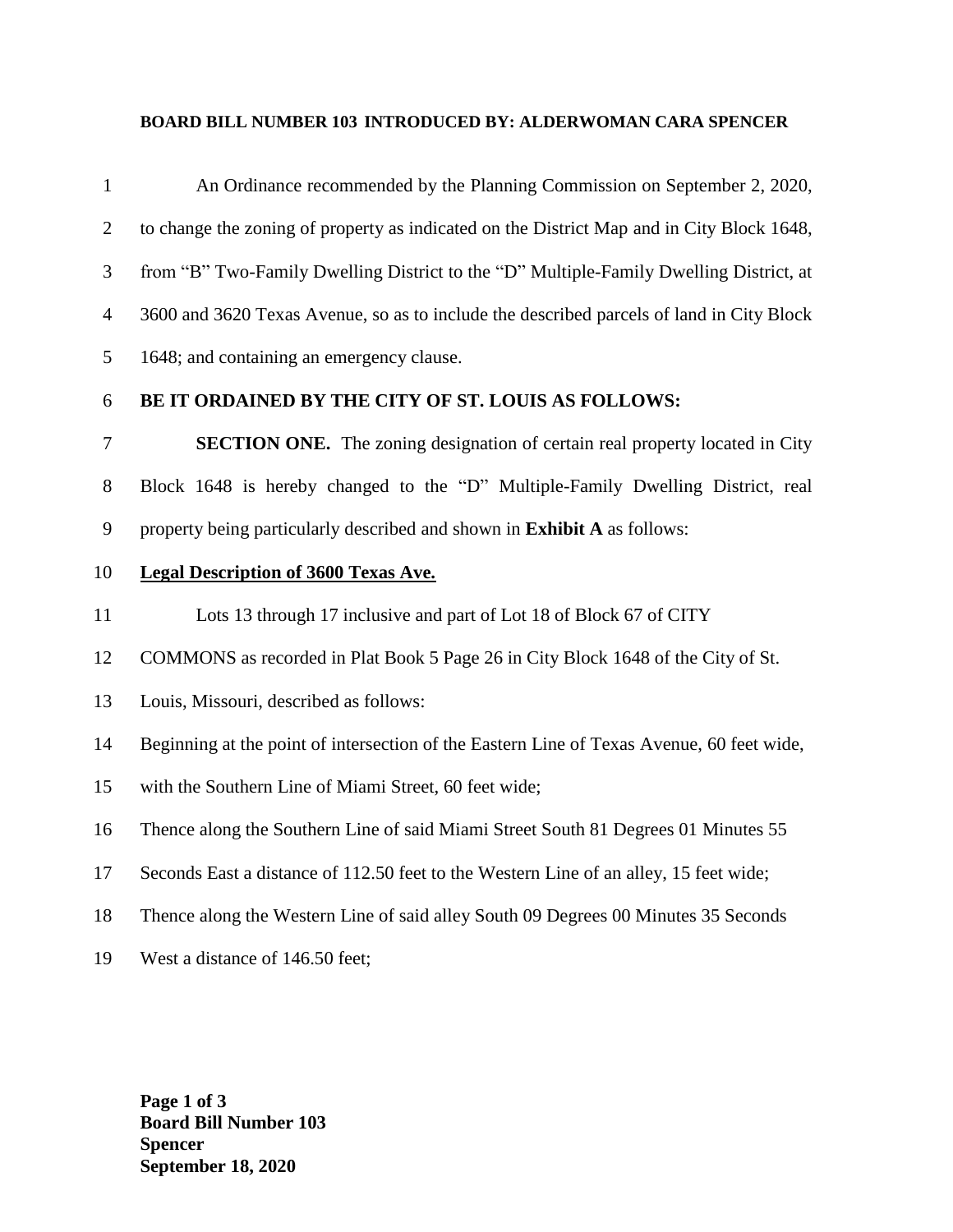| $\mathbf{1}$   | Thence departing said Western Line of alley North 81 Degrees 01 Minutes 55 Seconds         |
|----------------|--------------------------------------------------------------------------------------------|
| $\overline{2}$ | West a distance of 112.50 feet to the aforesaid Eastern Line of Texas Avenue, 60 feet      |
| 3              | wide;                                                                                      |
| $\overline{4}$ | Thence along said Eastern Line of Texas Avenue, 60 feet wide North 09 Degrees 00           |
| 5              | Minutes 35 Seconds East a distance of 146.50 feet to the point of beginning and having     |
| 6              | an area of 16.481 square feet or 0.38 Acres, more or less.                                 |
| 7              | <b>Legal Description of 3620 Texas Ave.</b>                                                |
| $8\,$          | Lots 19 through 21 inclusive and part of Lots 18 and 22 of Block 67 of CITY                |
| 9              | COMMONS as recorded in Plat Book 5 Page 26 in City Block 1648 of the City of St.           |
| 10             | Louis, Missouri, described as follows:                                                     |
| 11             | Commencing at the point of intersection of the Eastern Line of Texas Avenue, 60 feet       |
| 12             | wide, with the Southern Line of Miami Street, 60 feet wide;                                |
| 13             | Thence along said Eastern Line of Texas Avenue, 60 feet wide South 09 Degrees 00           |
| 14             | Minutes 35 Seconds West a distance of 146.50 feet;                                         |
| 15             | Thence departing said Eastern Line of Texas Avenue, 60 feet wide South 81 Degrees 01       |
| 16             | Minutes 55 Seconds East a distance of 112.50 feet to the Western Line of an alley, 15      |
| 17             | feet wide; Thence along said alley the following courses and distances:                    |
| 18             | South 09 Degrees 00 Minutes 35 Seconds West a distance of 80.50 feet;                      |
| 19             | North 81 Degrees 01 Minutes 55 Seconds West a distance of 15.00 feet;                      |
| 20             | South 09 Degrees 00 Minutes 35 Seconds West a distance of 22.00 feet to a line distant     |
| 21             | 1.00 foot North of and Parallel with the Southern Line of said Lot 22;                     |
| 22             | Thence along said line distant 1.00 foot North of and parallel with the Southern Line of   |
| 23             | Lot 22 North 81 Degrees 01 Minutes 55 Seconds West a distance of 97.50 feet to the         |
|                | Page 2 of 3<br><b>Board Bill Number 103</b><br><b>Spencer</b><br><b>September 18, 2020</b> |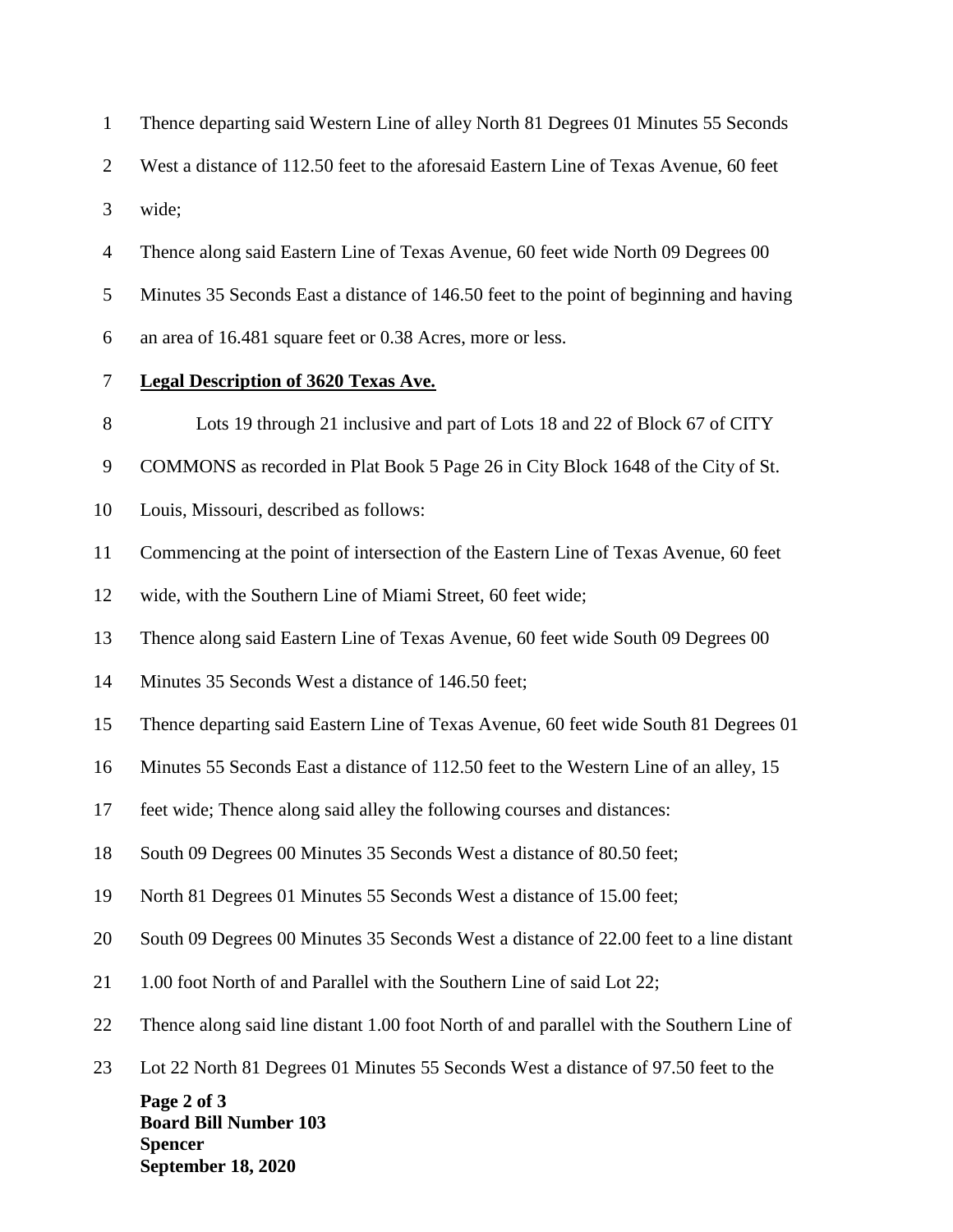| $\mathbf{1}$   | aforesaid Eastern Line of Texas Avenue, 60 feet wide; Thence along said Eastern Line of    |
|----------------|--------------------------------------------------------------------------------------------|
| 2              | Texas Avenue, North 09 Degrees 00 Minutes 35 Seconds East a distance of 102.50 feet        |
| 3              | to the point of beginning and having an area of 11.201 square feet or 0.26 acres, more or  |
| $\overline{A}$ | less.                                                                                      |
| 5 <sup>1</sup> | <b>SECTION TWO.</b> This ordinance being necessary for the preservation of the health,     |
| 6              | safety and welfare shall take effect and be in full force immediately upon approval by the |

7 Mayor of the City of St. Louis.

**Page 3 of 3 Board Bill Number 103 Spencer September 18, 2020**